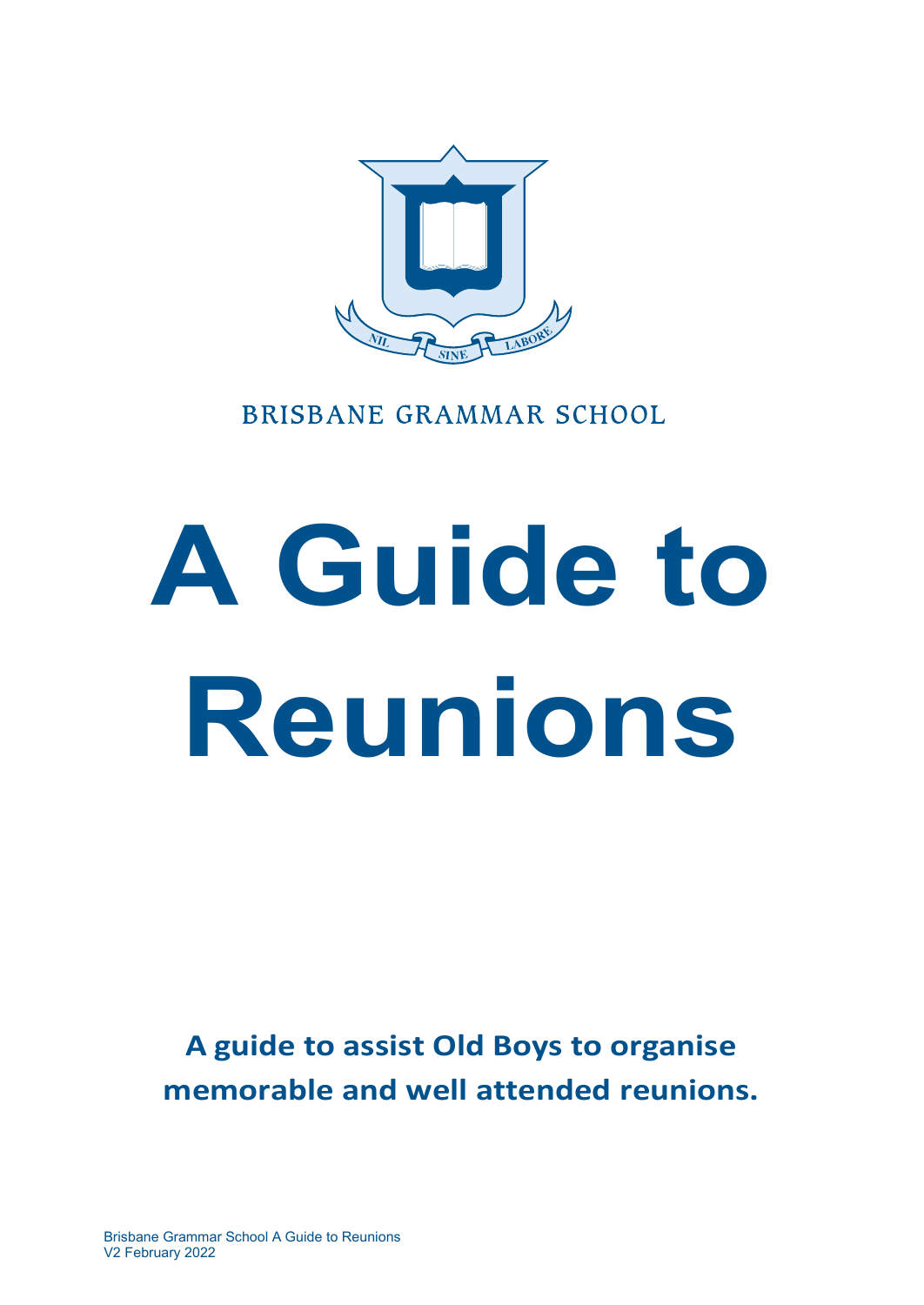Reunions are a wonderful opportunity to get together with your fellow classmates to reminisce about shared experiences, exchange latest news and reconnect with the School.

The aim of this guide is to assist Old Boys, in conjunction with BGS, to help promote and organise their peer year reunions.

#### **Milestone Reunions**

BGS, through the Advancement and Community Relations Office, will set the date for each milestone reunion (10, 20, 30, 40, 50 and 60 year) and call for 'Champions' to assist with the planning. It is helpful to have a few Champions to help "lighten the load".

By default, milestone reunions are casual, stand-up functions however, BGS is happy to work with each peer year if it is decided that another function style is preferred.

50- and 60-year reunions will be seated dinners and lunches in the Great Hall.

BGS is happy to assist with reunions outside of the traditional milestones (see below sections on informal and five-year reunions).

BGS will coordinate a tour of the Spring Hill prior to reunions. Drinks and light catering will be offered at the conclusion of the tour.

#### **BGS will provide:**

- A point of contact through the Alumni and Community Relations Manager
- A list of Old Boys and current contact details from your peer year
	- Note peer year relates to the year that Old Boys finished or were due to finish year 12 or year 12 equivalent.
	- A confidentiality agreement will need to be signed if receiving contact details
- Work with Champions to decide style of function if default style not preferred
- Book venues
- Establish ticket price
	- Note ticket price must cover all costs as the School is not liable for any arrears.
	- A \$5 administration fee is applicable to all reunion tickets
- Coordinate a tour of the Spring Hill campus
- Coordinate all financials
- Design and distribute invitations
- Event promotion through website, eNewsletters and social media
- Coordinate RSVP's
- Provide name tags

The Headmaster (or representative) and/or Chairman of The Board of Trustees will be invited to speak at 50 year reunions.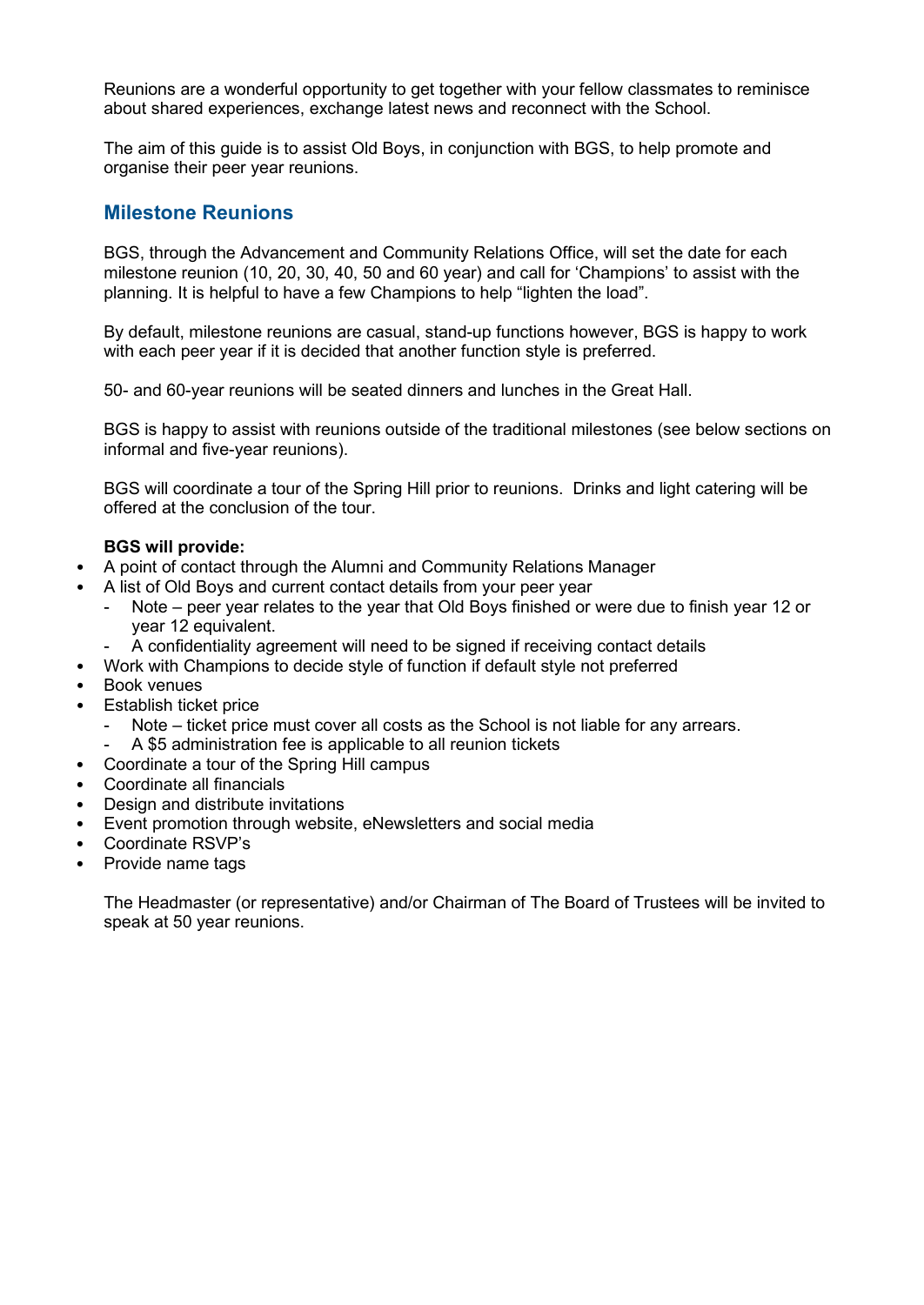# **Reunion Champions**

**Reunion champions play an important role in the success of a reunion. It is suggested that a group (we suggest 3) of Old Boys get together to act as the reunion "Champions".**  Their main task is to assist the School to promote the reunion and ensure it is well attended. It *can* be quite labour intensive to research and find Old Boys through social media etc. but well worth it in the end.

#### **Reunion Champions can assist by:**

- Establishing a small group to assist with organisation and promotion
- Set up a Facebook page –this extremely helpful to find Old Boys' that have lost contact with the School. See below for tips on how to manage a Facebook group.
- Help identify and liaise with a MC (if required)
- Select and liaise with guest speakers
- Liaise with the School regarding formal activities e.g. guest speakers, VIP guests
- Organise and collate audio visual materials e.g. PowerPoints/photo collages
- Photography

#### **Milestone Reunions – Timeline**

The following timeline has been used by organising committees who have had well attended reunions.

| <b>Timeline</b>                      | <b>Activity</b>                                                                                     | <b>Description</b>                                                                                                                                                                                                                                           |
|--------------------------------------|-----------------------------------------------------------------------------------------------------|--------------------------------------------------------------------------------------------------------------------------------------------------------------------------------------------------------------------------------------------------------------|
| <b>Beginning of</b><br>calendar year | <b>Establish date</b>                                                                               | The School will set the date and promote<br>through publications, website and social<br>media                                                                                                                                                                |
|                                      | Volunteer as a reunion<br>'Champion'                                                                | Contact the School to offer assistance in<br>organising and promoting the reunion                                                                                                                                                                            |
|                                      | Obtain list of peer year                                                                            | Request a list of your peers by emailing<br>Alumni and Community Relations at<br>communityrelations@brisbanegrammar.com                                                                                                                                      |
| 6 months<br>before reunion           | Start a private Facebook<br>group for your year group.                                              | Check to see if a group has already been<br>created. If so, request to become an admin.                                                                                                                                                                      |
|                                      | Or resume an existing<br>Facebook group (& become<br>an admin).                                     | If not, set up a private group yourself.<br>https://www.facebook.com/groups/cre ate/<br>*To improve future communications, it is<br>suggested to ask 3 questions of new<br>members.<br>Best email address?<br>Best phone number?<br>Current mailing address? |
| 3-6 months<br>before reunion         | Encourage Old Boys to try<br>phone, email, phone,<br>LinkedIn or Instagram to<br>reach their peers. | Pro Tip:<br>If there are Old Boys you cannot track<br>down, post in the OB Facebook group to<br>see if anyone else is in contact.                                                                                                                            |
| 1 month<br>before reunion            | Ask a few Old Boys if they'd<br>like to make a speech (or<br>regale some stories) on the<br>night.  | Ask a few people who are comfortable to<br>say a few words.                                                                                                                                                                                                  |
| 1 month before<br>reunion            | A reunion MC is a good idea                                                                         | It is usually a member of the organising<br>committee as they have been in contact<br>with most of the cohort in the lead up.                                                                                                                                |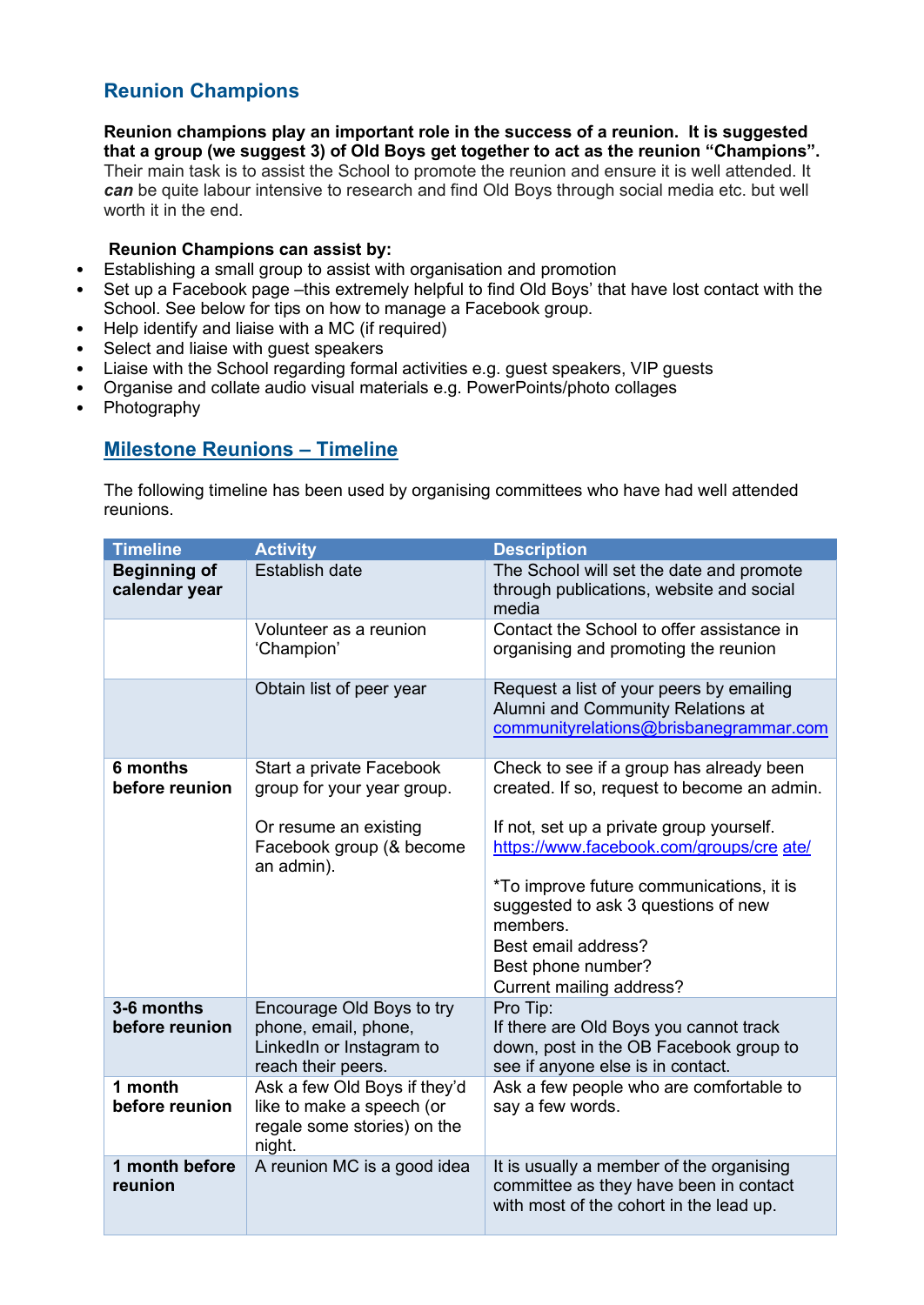#### **Informal Reunions**

Outside of the standard milestone reunions, Old Boys are encouraged to organise informal reunions. There are a number of peer year groups who organise informal reunions on an ad-hoc, annual or even more frequent basis.

The School will provide support for all reunions however, it may not be necessary to provide the same level of support as the standard milestone reunions. The School is happy to provide advice and assistance when requested and will provide promotional support including the distribution of emails and posting on social media.

Some helpful hints to organising your informal reunion are:

- Keep the organising committee small. A small but dynamic group is effective
- Decide on a format. Options can be as simple as deciding on a venue, a date and a time and letting peers know to turn up or can be structured and formal
- Ask the Alumni and Community Relations Manager to format your 'Save the Date' and send by email. The School is happy to provide promotional support if you advise them of your plans.

If you would like to speak with other Old Boys who regularly organise informal reunions, the School is happy to make introductions.

#### **Five Year Reunions**

Five-year reunions are another great way to keep connected with your peer year, especially for the most recent graduates.

Please find below some tips on organising a five-year reunion.

- Give consideration to university exam blocks and other major events as something to avoid.
- Look for days that align with a significant cultural or sporting event at the school that could be a pre-event (e.g. Open Day, BGS Regatta or home game at Northgate).
- The five-year reunion cohorts have great accessibility to peers across social media platforms. All cohorts have a cohort Facebook group. This will assist with event coordination and promotion.
- Appoint 2-3 cohort representatives to lead activities including promotion, liaison with the School (venue, dates, pricing etc). The cohort representatives should be well connected, with a broad friendship group. The School and Old Boys' Association can assist with recommendations as to who may be appropriate champions.
- Set up a Facebook event, ideally between 2-3 months prior to the reunion. Invite the members of the Facebook cohort group. This will also serve as a 'Save the Date'.
- Work with the School to promote the event through traditional channels, including the School website, email, social media and other relevant publications.
- **Pro Tip:** Ask a different classmate each week, from a different friendship circle, to post on Facebook to encourage their classmates to attend. This ensures that different friendship groups are being targeted rather than the same voice being heard over again.